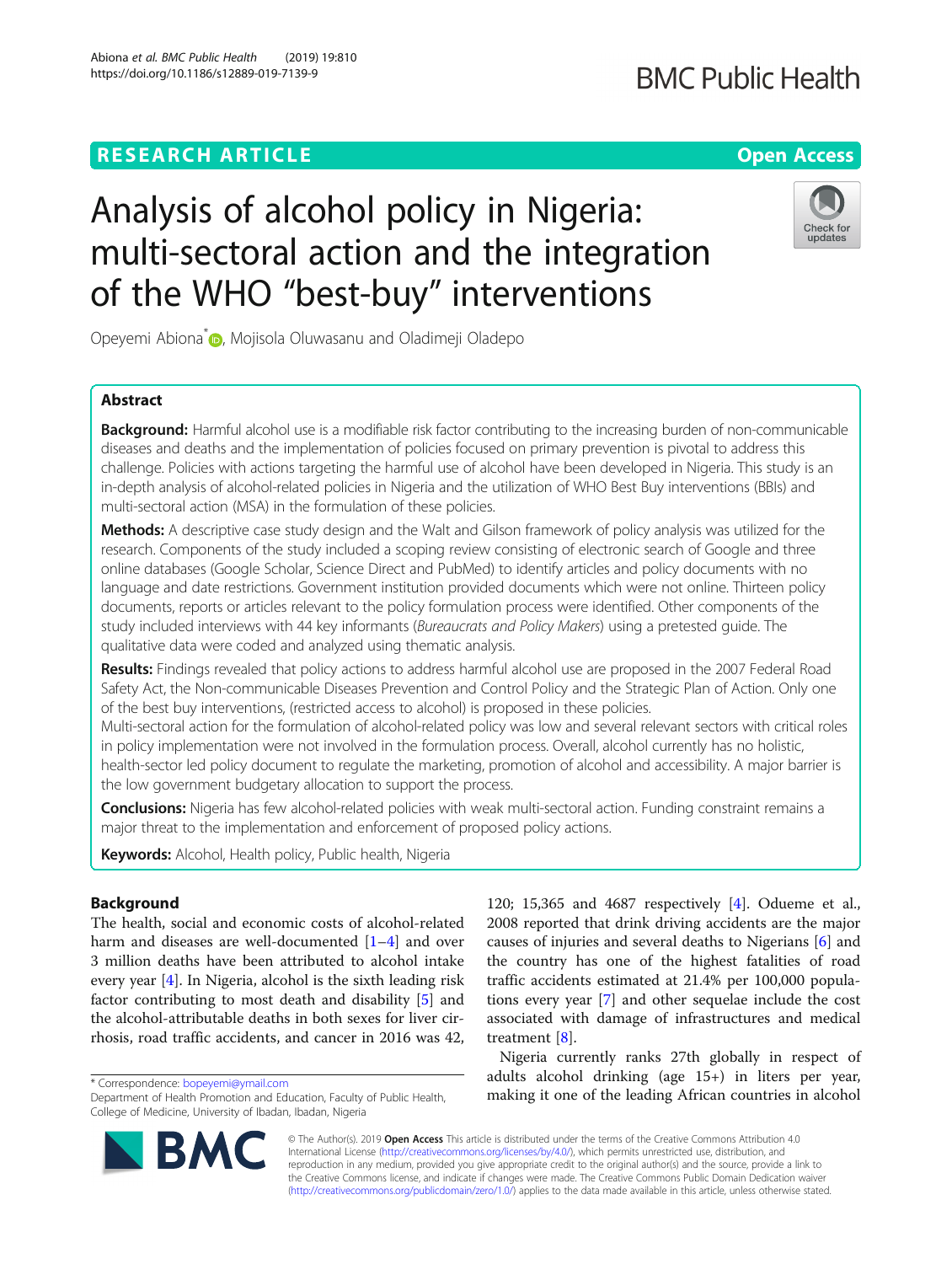consumption [[9](#page-7-0)]. These ranking fails to take into cognizance, the unrecorded production and consumption of illicit and locally made alcoholic beverages sold freely at various places within the society including institutions of higher learning [\[10\]](#page-7-0). It has been reported that alcohol is the most commonly used drug in Nigeria characterized by "heavy episodic drinking"  $[11]$  $[11]$ . Alcohol consumption by females in Nigeria has been on the increase and this has been associated with civilization, globalization and the expansion of women's liberation in the country [\[12\]](#page-7-0).

The World Health Organization urged countries to prioritize and accelerate the development of policies to tackle the risk factors for NCDs. Specifically, in 2010, the WHO proposed the Global Strategy to reduce the harmful use of alcohol as well as the 2008 and 2013 Global Action Plans for the prevention and control of NCDs [[13](#page-7-0)–[15](#page-7-0)]. These documents stipulate the adoption of multi-sectoral action (explained as "actions undertaken by sectors outside the health sector, possibly, but not necessarily, in collaboration with the health sector, on health or health-related outcomes or the determinants of health") for the development of national policies and strategic plans to reduce the burden of NCDs. In addition, the WHO also recommended specific best buy interventions (defined as "an intervention for which there is compelling evidence that is not only highly costeffective but is also feasible, low-cost and appropriate to implement within the constraints of the local health system") which member states are expected to mainstream into their policies and implement [[16\]](#page-7-0). Specific best buys for alcohol include tax increases, restricted access to retailed alcohol and ban on alcohol advertising. Member countries are expected to adopt these global strategies to develop national policies and guidelines for alcohol control using underlying principles such as multi-sectoral actions and integration of the WHO Best Buy interventions.

A number of Member States have developed national alcohol policies and implemented actions to decrease drink– driving prevalence, limit access to alcohol and implement restrictions on alcohol marketing [[15\]](#page-7-0). This encouraging trend is expected to continue in light of the readiness to combat NCDs and their risk factors, including unsafe use of alcohol, as "a precondition for, an outcome of and an indicator of all three dimensions of sustainable development: economic development, environmental sustainability, and social inclusion" [\[15\]](#page-7-0).

Nigeria has developed some alcohol-related policies however, the extent to which these addressed the recommended WHO "Best Buy Interventions" and utilized the multi-sectoral action (MSA) is unknown. This study is an in-depth analysis of alcohol-related policies in Nigeria, and the extent to which the WHO Best Buy interventions (BBIs) and multi-sectoral action (MSA) were used in the formulation of these policies.

# **Methods**

# Design

This manuscript presents the findings from Nigeria from a study titled "Analysis for Non-Communicable Disease Prevention Policies in Africa (ANPPA)". The study design and data collection procedures have been published [\[17](#page-7-0)]. Descriptive case study design was adopted and guided by the Walt and Gilson framework of policy analysis. This framework focuses on four policy factors: (i) policy content which outlines how issues are formed and framed, and how it features on the agenda. It also details the policy objectives, actions, programs, targets and required resources; (ii) the policy actors and their influence on policy-making under various conditions; (iii) procedures used in building and implementing the policy; and (iv) the milieu which influences policy-making such as epidemiological and demographic transition, methods of economic and social and changes, financial and economic and policy, the political system and peripheral causes [[18](#page-7-0), [19\]](#page-7-0).

#### Study site

The study was conducted largely in Abuja- Nigeria's capital city.

### Sample size

The aim of the qualitative study was to generate rich information on the phenomenon under study. Forty-four (44) policy actors identified from diverse sectors who should have participated in the development of the alcohol- inclusive NCD prevention policy were identified. This was done by weighing the importance of such bodies to NCD policy development. Additional ones identified during interviews with the index key informants constituted the sample size for the Key Informant Interviews.

# Sampling strategy/interview including inclusion/exclusion criteria and frequency of sampling strategy

The team identified 44 individuals from different sectors based on relative significance and potential roles in the formulation and implementation of the National NCD prevention policies. The study population for the Key informant interview comprised policy actors and bureaucrats who either contributed or should have participated in the NCD policy process. The range of sectors for policy formulation on NCDs as suggested by Meiro-Lorenzo et al., 2011 guided the identification and selection of potential interviewees [\[20\]](#page-7-0). We used a snowball sampling technique in which stakeholders identified after interviews would recommend additional individuals pertinent to the study. A total of 44 policy actors were interviewed (35 index key informants and an additional 9 identified through snowballing). There were 20 interviewees from diverse government sectors (Information, Health, Sports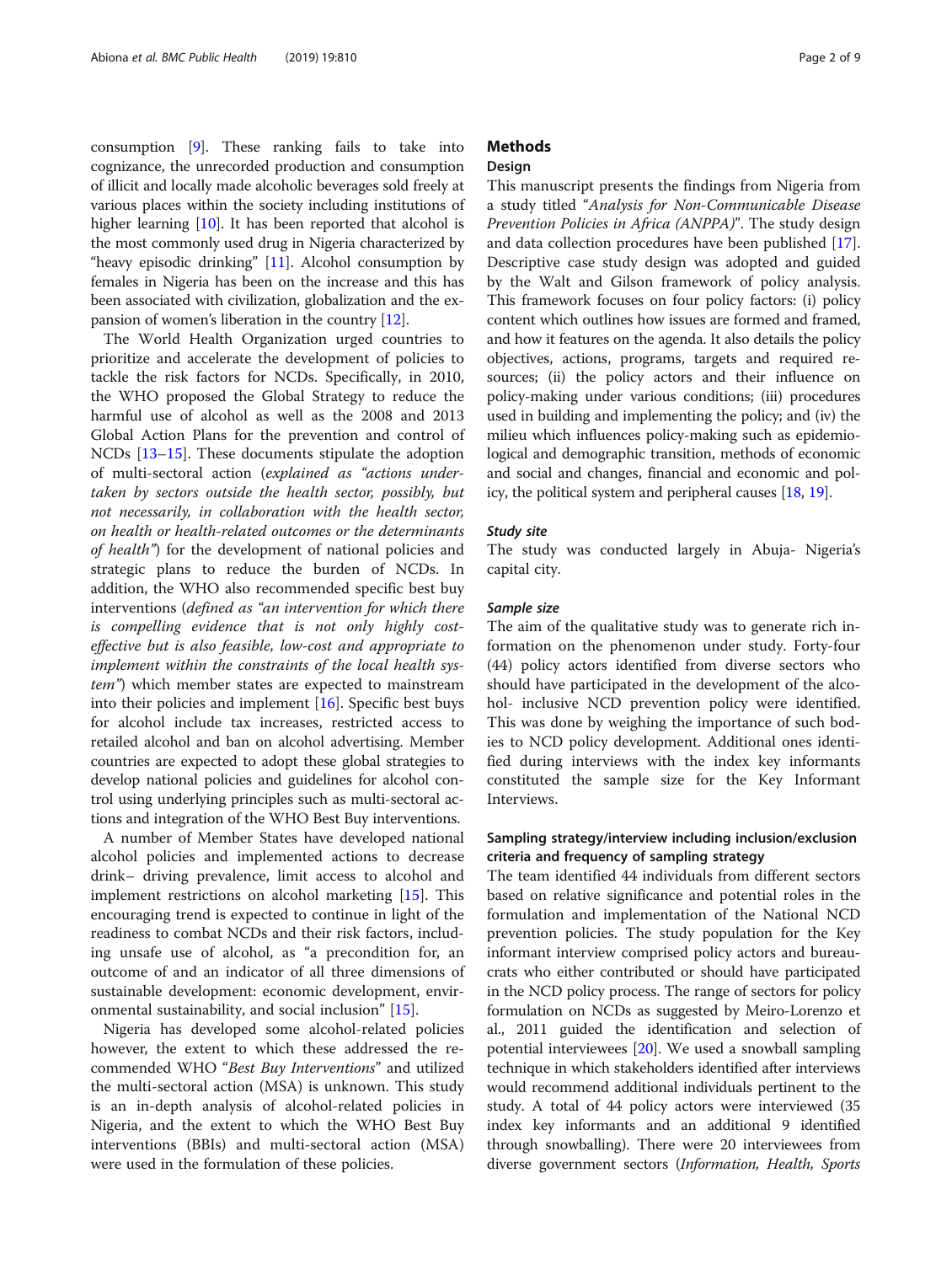and Youth, Education, Food regulatory agency, Women Affairs Trade and Investment, Labor, Finance, Legislature and Justice); 9 from academic and research institutions; 2 from the food /hospitality industry, 6 from NCDs professional bodies, 1 each from a religious organization, civil society/ NGOs and international organization.

#### Data collection method and processes

Data collection comprised a scoping review and key informant interviews among the relevant stakeholders.

### Scoping review

A scoping review was conducted by two members of the team (OA and MO) and involved an electronic search of Google and 3 online databases (Google Scholar, Science Direct and PubMed) and Google using the following search terms: multi-sectoral approach, policy, best buys, alcohol, taxation, marketing or endorsement, sponsorship, information, warning, access, marketing and promotion and Nigeria to identify policy documents and articles written in English language with no date restriction. In addition, government ministries, departments and agencies were contacted to provide policy documents that were not online. There was a desk review by all members of the team (OA, MO, and OO) and analysis of extracted data from 13 documents (Three reports from an international organization, 6 published articles, 1 media publication and three national policy documents/acts) focusing on MSA and BBI. The three national policy documents/acts were the 2007 Federal Road Safety Commission Act [\[21\]](#page-8-0), the 2013 National Policy and Strategic Plan of Action on Non-Communicable Diseases and 2015 National Strategic Plan of Action on Prevention and Control of NCDs [[22](#page-8-0), [23](#page-8-0)].

#### Key informant interviews

The key informant interview guide (see Additional file [1](#page-7-0)) was used to obtain perspectives of 44 policy actors and bureaucrats in public and private sectors who participated or should have contributed in the NCD policy process from the various sectors. Key themes explored the availability of alcohol policies, policy content, policy context, and actors in policy formulation, policy Implementation and financing mechanism. The guide was pre-tested by research assistants and finalized.

In respect to the data collection process, study participants from the different sectors were contacted in writing. This was followed by a telephone conversation that enables us to fix dates and times for each proposed interview. On the day of the interview, agreed upon venues were used and consent to conduct the interviews obtained from each participant at the commencement of the interview. The interview discussion was tape recorded based upon participant approval. Each interview lasted between 50 and 75 min. At the end of each interview, the names, addresses, and telephone numbers of potential stakeholders who are germane to the study were requested from those interviewed for inclusion in the list of interviewees. Those suggested were contacted and followed up for the interview. At the end of this process, a total of 44 interviewees of policymakers (Bureaucrats and Policy Makers) in the private and public sectors were conducted. The composition is shown in Table 1.

#### Data extraction and analysis

Information from alcohol policy documents obtained was extracted and imputed into a matrix with the present data-showing name of the policy, Publication Year, Names of divisions/sector involved in policy formulation type of Best buy interventions present and extent of MSA.

Multi-sectoral action was determined by counting the sectors and their level of involvement in the policy formulation process. Multi-sectoral action was categorized as "low" if less than five relevant sectors were involved in the policy formulation process, "moderate" if five to nine and "high" if ten or more sectors participated in the process respectively.

| Table 1 Types of stakeholders interviewed |  |
|-------------------------------------------|--|
|-------------------------------------------|--|

| Respondent type                           | Total number |
|-------------------------------------------|--------------|
| Government sectors                        | 24           |
| Health (9)                                |              |
| Education (2)                             |              |
| Trade and Investment (1)                  |              |
| Labor (1)                                 |              |
| Justice (1)                               |              |
| Information (2)                           |              |
| Finance (2)                               |              |
| Youth and Sports (2)                      |              |
| Women Affairs (1)                         |              |
| Food, Drug Administration and Control (2) |              |
| Legislature (1)                           |              |
| Research/Academic institutions (9)        | 9            |
| International Organizations (1)           | 1            |
| NCD Associations/Alliance (3)             | 3            |
| Professional bodies/Associations (3)      | 3            |
| Donors                                    |              |
| NGOs/Civil Society (1)                    | 1            |
| Hospitality Industry (1)                  | 1            |
| Food and Beverage Manufacturing Industry  | 1            |
| Religious Body (1)                        | 1            |
| Total                                     | 44           |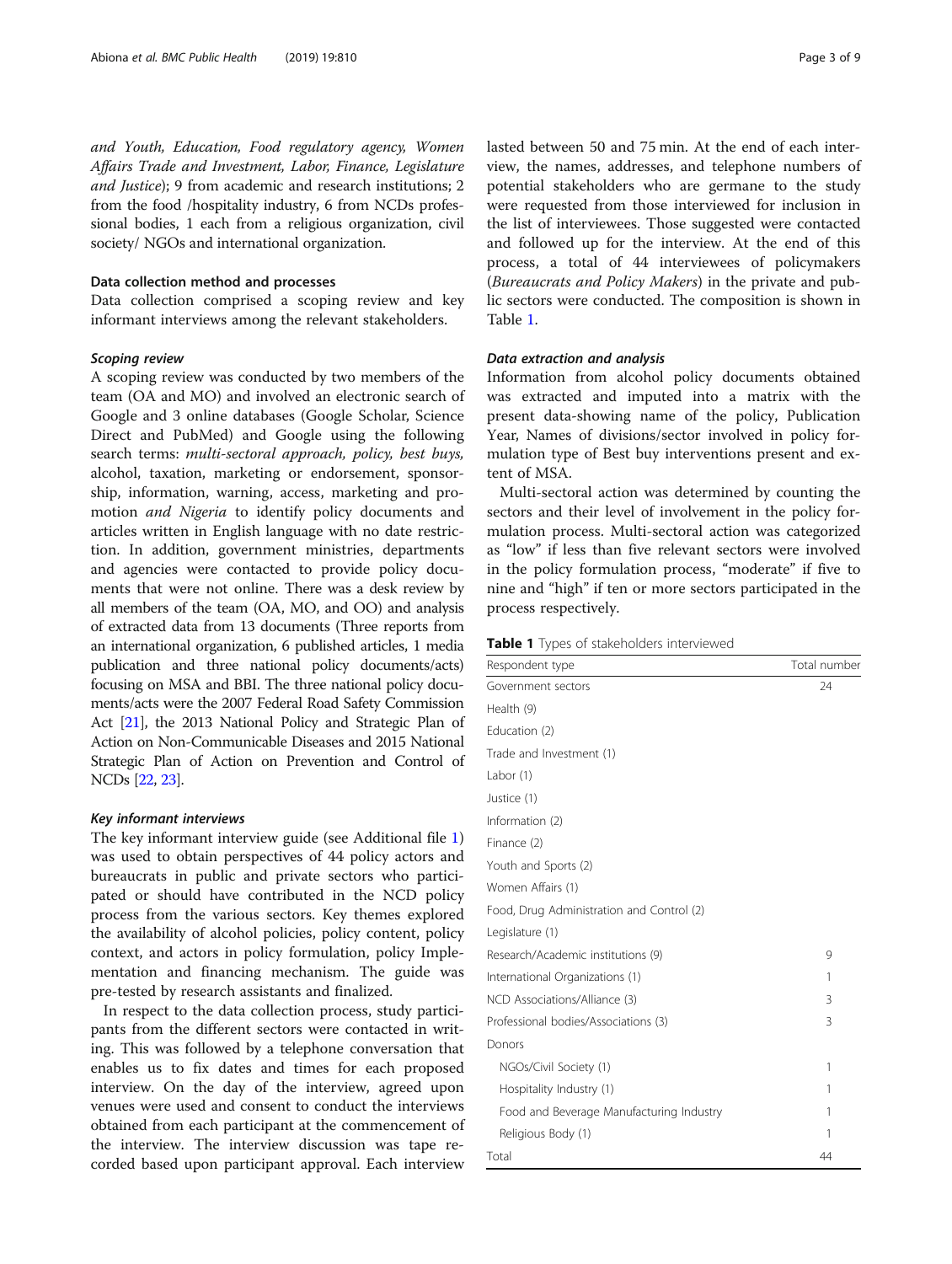Audio recordings of interviews were transcribed verbatim and analyzed using thematic analysis. The team coded the transcripts and entered it into NVIVO 10 using a coding structure based on the interview guide. Codes were afterward organized by theme.

After data analysis, the preliminary findings from the analyzed data were validated by presenting them to some interviewed stakeholders or their representatives and others who were not part of those interviewed including the press, NGO representatives on February 8, 2016, in Abuja, Nigeria. Participants of the preliminary dissemination forum were briefed and also requested to provide information on missing information and references that need to be included as well as seek necessary clarifications. At the end of the meeting, the findings were adjudged by participants to reflect the summary of the data in line with the objectives.

#### Ethical considerations

Approval was given by the University of Ibadan /University College Hospital Ethical Committee, Nigeria in 2013 before the commencement of data collection. Written consent was obtained from all participants.

The information provided by research participants were kept confidential. To this end, each participant was assigned a unique identifier number and s/he was identified by it in all documents and the project database. Participants' demographic data and ID number were kept in a locked cabinet and access to this file was restricted to authorized personnel.

# Results

# Nigeria status on the development of comprehensive alcohol control policies

According to 39 of the 44 interviewees, comprehensive policies to control the production, advertisement, marketing, and availability of alcohol in Nigeria in line with WHO recommendations are not available. Nigeria has participated in global meetings on alcohol control over the years but this has not translated into comprehensive policies on alcohol control. Rather, preliminary discussions are ongoing which might lead to policy formulation. This finding is substantiated by quotes from key informant interviewees as outlined below:

"We have gone for international forum or fora on alcohol control…….. my boss had to go for that meeting, of course, we don't have a policy, but he came back with some documents that we can adapt in Nigeria. As I speak to you now we have a proposal. We have done a proposal in the past couples of years but nothing was done about it, so of course, we've done the proposal again to call stakeholders together to develop a comprehensive policy on alcohol control and wide

range of stakeholders will be involved. I don't have the names of all the stakeholders but l knows that the alcohol companies will also be invited…." (Official from the Health sector).

"To be honest with you, do we really have policies on alcohol in this country? we don' t. I can walk into any bar parlor any garden and if I want to take a carton of beer, nobody would prevent me from doing so. ... It's not punishable, you are allowed to drink whatever quantity you want, ...., nobody restricts you, it's a free thing. So, I don't think the government has a policy on alcohol" (Official from the Finance sector).

Though the country has not developed a comprehensive policy in line with the WHO global strategy to reduce the harmful use of alcohol, there are existing policy documents from health and non-health sector that proposes actions for alcohol control. These are the 2013 and 2015 National Policy and Strategic Plan of Action on Non-Communicable Diseases from the health sector [[21,](#page-8-0) [22\]](#page-8-0) and the Federal Road Safety Act (2007) from the safety and traffic management sector [[24\]](#page-8-0).

Beyond the Nigerian government, International Center for Alcohol Policies<sup>1</sup> [ICAP] (a non-governmental organization recognized and sponsored by global alcohol producers) had worked with the Beer Sector Group of Manufacturers Association and the Advertising Practitioners Council of Nigeria to advocate for selfregulation [\[23](#page-8-0)].

# Policy content of existing policies and best buys addressed

Findings from the document review of the 2013 and 2015 National Policy and Strategic Plan of Action on Non-Communicable Diseases showed that six actions are proposed to limit the harmful use of alcohol. Specifically, they are–"discourage alcohol use among women; prevent underage alcohol consumption; discourage binge drinking with consumption of toxic local brew; prevent consumption of illegally brewed and distributed alcoholic beverages; prevent driving or operating machinery under alcohol influence and identify and manage alcohol use disorders" [[21,](#page-8-0) [22\]](#page-8-0).

The only best buy interventions for Alcohol delineated in the documents is restricted access to retailed alcohol to prevent underage alcohol consumption. Other best buy interventions such as increased taxation and alcohol advertisement bans were not addressed.

The document review of the Federal Road Safety Act (2007) also revealed similar findings. This document was enacted by the National Assembly to guide and regulate the activities and functions of the Federal Road Safety Commission- a government paramilitary agency established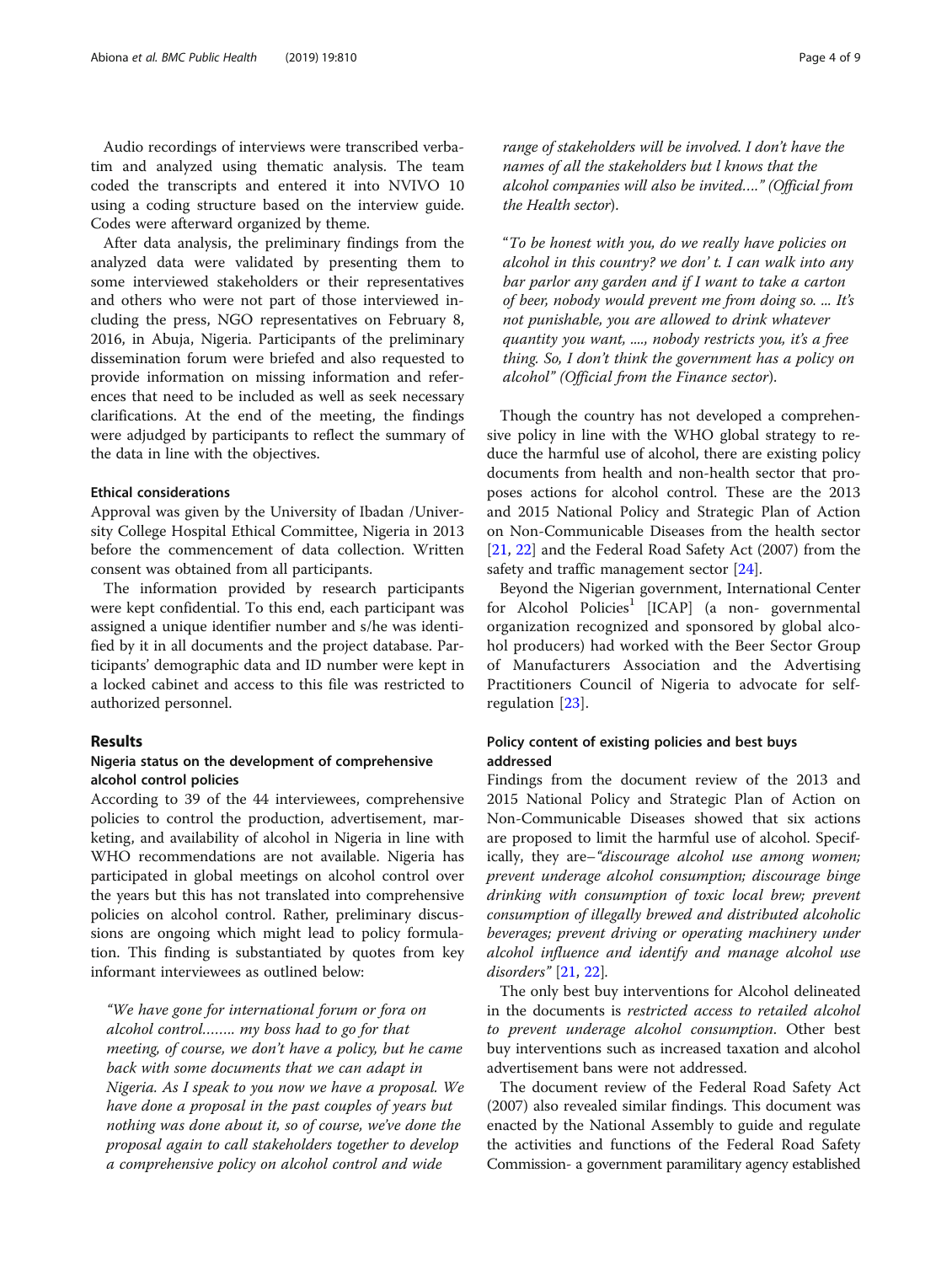in 1988 with the statutory functions of ensuring safety and traffic management in Nigeria. The Act only outlines actions aimed at promoting restricted access and availability of alcohol to counter drink-driving aside several other mandates for the agency. Only one of the WHO best buys- restricted access to retailed alcohol, was outlined in this document. Actions which relate to alcohol control in the Federal Road Safety Act (2007) are the prosecution or penalty for persons who "(i) hawk or take alcoholic drink or hard drug within radius of 200 m to a motor park, motorcycle park or bus stop (ii) drive or attempt to drive on the road under the influence of drugs or alcohol". The proposed actions are in tandem with actions recommended in the World Health Organization global strategy to reduce the harmful use of alcohol [\[13](#page-7-0)].

### Multi-sectoral involvement

The extent of use of MSA for the formulation of the 2007 Federal Road Safety Act is low. Findings from the review of the 2009 FRSC Corporate Road map [[25](#page-8-0)] that was developed to guide the implementation of the Federal Road Safety Act revealed that only listed seven organizations representing three sectors had input into the development of the road map. Three key sectors were the Finance and Administration (Bureau of Public Enterprises, National Planning Commission, Budget Office of the Federal Government of Nigeria and Office of the Economic Adviser to the President), regulatory bodies for emergency services and road safety (National Emergency Management Agency and the Federal Road Safety Commission), Legislature and Presidency (Secretary to the Government of the Federation).

This indicates the low level of participation of important sectors. A probable reason accounting for this is the paramilitary mode of operation of the institution. However, 2009 FRSC Corporate road map proposed outlined activities to involve other relevant sectors in the implementation of the Act [[25](#page-8-0)]. Proposed stakeholders included Ministry of Health and Justice, the Chairman, Governors Forum, Secretary General of the Federation, representatives of the Nigerian Union of Road Transport Workers, Nigerian Union of Journalist, National Automotive Council, Ministry of Works, Ministry of Education, and Federal Republic of Nigeria Vice President. However there is no information on the constitution and functionality of the proposed committee of stakeholders.

The extent of use of MSA for the alcohol policy actions outlined in the 2013 National Policy and Strategic Plan of Action on Non-Communicable Diseases was originally very low. However, with the recommendation of the WHO, the committee that developed the policy document was expanded with a broader representation in 2015 and an increase in the number of sectors/organizations from 45 to 80. For the initial development in 2013, six sectors

-health, transport, research and academic, professional associations, civil society organization, and industry were involved. This increased to 15 in 2015 with the formulation of the 2015 National Policy and Strategic Plan of Action on Non-Communicable Diseases. Specifically, these were civil society organizations, industry, information, agriculture, finance, trade, women affairs, legislature, health, education, transport, academic and research, professional associations, regulatory agencies and the private sector. Significant sectors which were not involved in the reconstituted committee but who had a role to play in the policy implementation include Urban and Regional Planning, Sports; Environment and transportation unions.

#### Facilitators and barriers to use of MSA

The interviewees did not identify any major facilitating factors for MSA in the formulation of the 2013 and 2015 National Strategic Plan of Action on Prevention and Control of Non-Communicable Diseases policy, except for the participation of some sectors. Other factors which have potential to enhance MSA use were confirmed by some of the participants from the health and non-health sector such as empowerment through regulations and financial back-up, joint conference/workshops and training as reflected in the quotes below:

"Government should empower them [Actors/ government institution involved in implementing policy actions] with regulations and financial back-up" (Representative of Professional Body, code 018)

…… "should be having a joint conference or a summit whereby issues will be discussed to let them see the havoc or implications of the product or whatever they produce there are statistics to show the mortality rate coming out of the consumption of alcohol alright and the implication if they distribute or disseminate this information to people concerned and then they know when they sit themselves they will see the importance of what the government is saying or whatever the policy say about production" (Academic and medical sector code 025)

However, the significant challenges associated with MSA use include poor understanding by stakeholders of the roles and contributions of different sectors to NCD prevention as well as the tussle between government ministries on which anchor sector is to assume leadership of the process.

#### Implementation monitoring and evaluation status

Currently the status of alcohol policy implementation is extremely poor for both the FRSC Act and the 2015 National Policy on the Control and Prevention of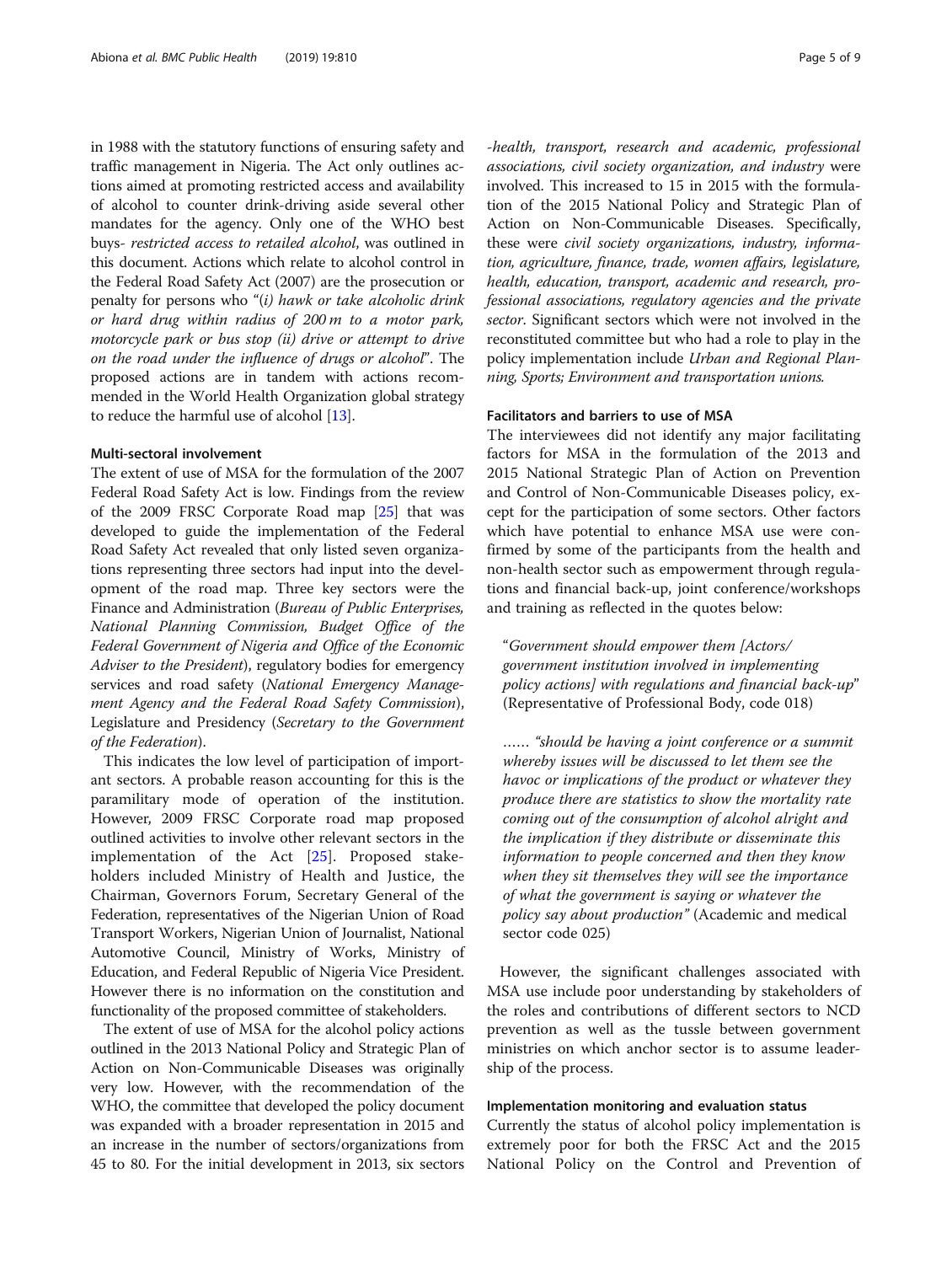Non-Communicable Diseases. According to 32 out of the 44 respondents, one of the major barriers facing the implementation of strong legislations and regulations was the relevance of alcohol as a social substance. The quote below highlights these points.

"Well, alcohol is a social substance and many cultures permit the usage……….. so, it becomes a little bit difficult if there is no awareness about what to do and I think it had been the major factor limiting the implementation [of the FRSC act] which has been near zero" [Representative of the Academic and Medical Sector code 027)

Aside from the failure of the government to strengthen systems and structures for alcohol control, other challenges identified by 23 of the interviewees include funding limitations and poor literacy, poor deployment of the law enforcement and regulatory agencies and the lack of a legislation to regulate the alcohol industry. The quote below succinctly illustrates this:

"... of course, [we have] a few acts of parliament prohibit for example drunken driving. Outside that, I don't know whether that act also prevents excessive alcohol use in public places … but I know that of course, we have not even implemented that one in the sense that we don't have kits where we can check the blood levels of alcohol …, we don't have them, Then of course for the alcoholic breweries in Nigeria that produce alcohol, I don't see a proactive way to try and enforce\government policies [among them]. Some of them [the labeling of alcoholic drinks content] are not laws such as having extra information on their label- For example, alcohol is dangerous to your health and all those things, .... I have really not seen that like the tobacco ones, you know. I am not satisfied really with policies regarding alcohol in Nigeria. It is an area we need to push forward…." [Member of the House of Representative code 011]

According to the views expressed by the respondents, many Nigerian cultures permit the use of alcohol thus constituting a limitation for the enforcement of the implementation of the FRSC act. Studies have also documented that the Alcohol Industry has leveraged on the influence of this permissive culture for alcohol consumption coupled with custom and traditions which permit its use as a promotion strategy in Nigeria [[12](#page-7-0), [26\]](#page-8-0). An example is the advertisement of Seamans Schnapps as a libation drink. Also on a similar note, Orijin, an herbal alcoholic drink was introduced and launched across Nigeria in the palaces of traditional rulers [\[26\]](#page-8-0). These findings reveal the significant challenge linked to the permissive cultural

inclination for use of alcohol which has been identified as a challenge for the implementation of the 2007 FRSC act and a bane for the formulation of stronger legislation to curtail the unsafe use of alcohol in Nigeria.

As detailed in the 2007 Federal Road Safety Act, subsidy for the implementation of the 2007 Act proceedings is expected to be through the Federal Road Safety Commission and consists of any subsidy or fiscal allocation, Loans from the federal government and monies realized by way of gifts, fines, testamentary disposition or grants-in-aid. However, in reality, funding for these actions has been minimal.

According to interviewees from the health sector, the implementation of the alcohol component of the 2015 National Strategic Plan of Action on Prevention and Control of NCDs is yet to commence.

# **Discussion**

#### Status of alcohol policy formulation in Nigeria

The World Health Organization has delineated urgent actions to guide countries' efforts to reduce harmful alcohol ue, its associated health, and social consequences [[13\]](#page-7-0). Unfortunately, Nigeria has not made much progress in articulating and implementing policies to decrease harmful alcohol use. According to the WHO Global status reports on health and alcohol, Nigeria has no comprehensive, stand-alone policy document to regulate the production, advertisement, availability and promotion of alcohol in line with WHO recommendations. Furthermore, there are no national and state level monitoring systems to track alcohol consumption and monitor its health and social consequences [\[9](#page-7-0)] despite the country's contribution and approval of the declarations at the 2008 World Health Assembly [[12\]](#page-7-0).

# WHO inclusion "best buy" interventions in existing health and non-health sector policies with components for alcohol control

The alcohol component of the Strategic Plan and National Policy of Action on NCDs has been formulated and the only WHO "best buy" interventions addressed is "restricted access to retailed alcohol specifically the prevention of underage alcohol consumption". Other best buy interventions such as prohibitions on alcohol marketing and tax increase were not addressed. Furthermore, the policy remains in limbo as the document, has not been published and disseminated. The actions proposed in the 2007 Federal Road Safety Act (a non-health – sector legal act developed to reduce the occurrence of highway accident) only address one of the best buy interventions on *limited* access to alcohol but there are no legal actions to control the activities of the Alcohol industry. This is a major gap and underscores the low political priority for the control of harmful alcohol use. There remains an urgent need for Nigeria to develop a comprehensive alcohol policy in line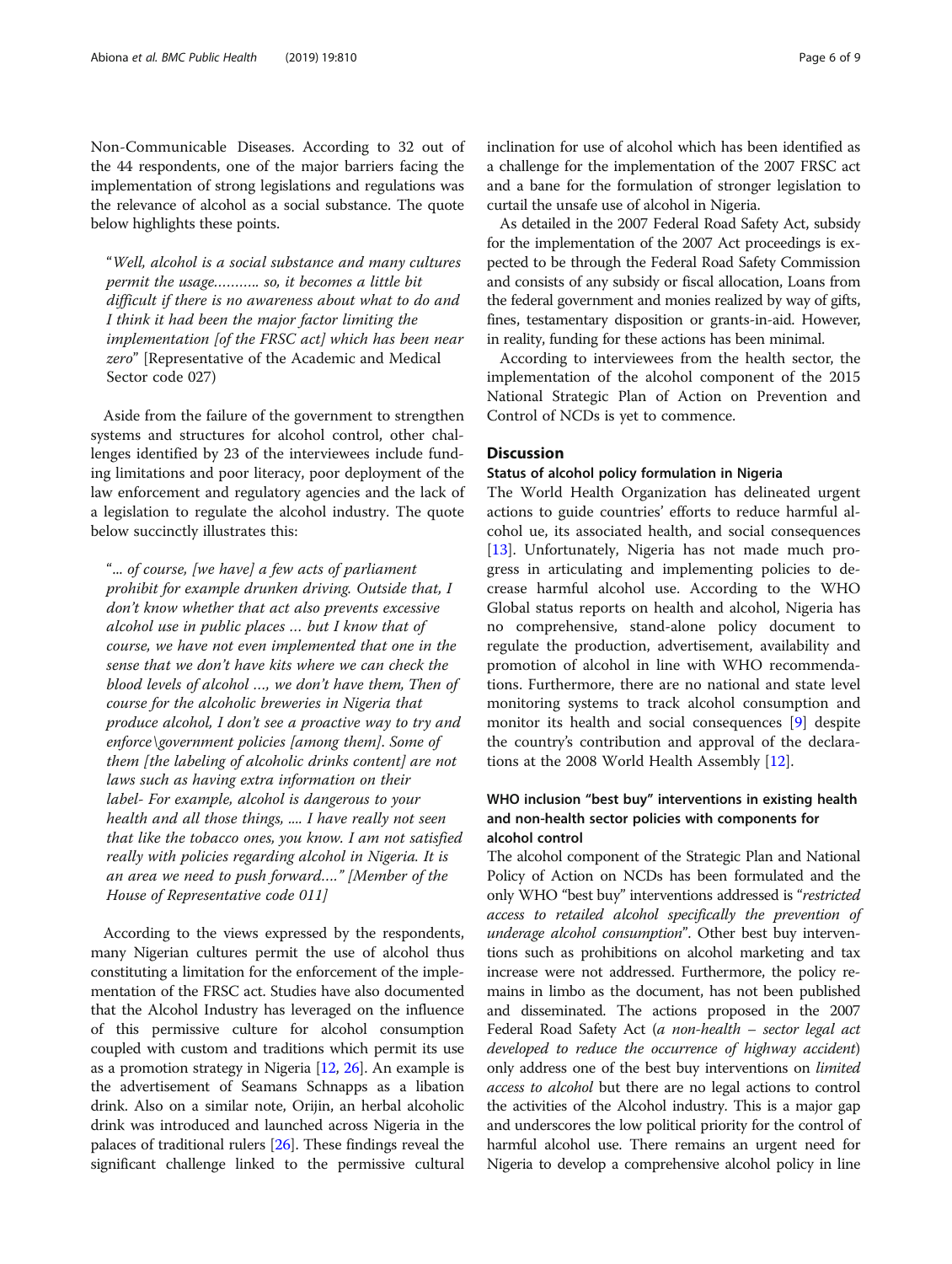with the 10 proposed targets of WHO 2010 global strategy to reduce the harmful use of alcohol which also includes the WHO best buy intervention [[13](#page-7-0)]. This has to be addressed through intense advocacy by significant stakeholders including the civil society and academia organizations if the country is to achieve a significant reduction in the social and health burden linked with the harmful use of alcohol.

# Multi-sectoral action to prevent harmful alcohol use

The Global action plan for the prevention and control of non-communicable diseases 2013–2020 underscored the importance of a harmonized multi-stakeholder engagement for health [[15](#page-7-0)], as a core principle pertinent to the achievement of national and global targets to decrease the burden of non-communicable diseases. Despite of its significance, the level of MSA for the alcohol policy formulation process in the reviewed overarching NCD prevention and control policy document is low as several relevant sectors relevant to the achievement of the health and nonhealth sector policies were not involved in the formulation procedure. Besides, best buy interventions such as increasing taxes and controlling alcohol marketing are not well reflected in the policies probably as a result of its potential for accelerating implementation results.

### Barriers to the formulation of alcohol control policy

Of note are the major barriers to the NCD policy development process especially the cultural milieu which permits alcohol use, low political priority for NCDs and poor understanding of MSA. The Nigerian cultural and traditional milieu is favorably inclined and perpetuates alcohol use and within this context, it is difficult for government agencies to formulate, implement and enforce strong alcohol control legislation. The alcohol industry leverages this favorable milieu by advertising alcohol in a cultural context; promoting it as a beverage associated with culture and celebration thus exacerbating the situation and unwittingly undermining the policy formulation and weakening the implementation processes. To address this, there is a need for a cultural re-orientation and strong policies that note the traditional and social relevance of alcohol but deformalize its harmful use.

Furthermore, Nigeria is beleaguered with myriads of health and development challenges and alcohol control does not top the priority of policy imperatives. Unfortunately, the neglect of the alcohol policy has an extensive history; successive Nigerian governments continue to avoid the regulation of harmful alcohol use [\[27](#page-8-0)]. To surmount this challenge, there is need to learn lessons from the relatively successful tobacco control effort in Nigeria which was characterized by the high level of multisectoral action and activism by civil society organizations, government and professional organizations [[28](#page-8-0)].

Other barriers documented were overdependence on financial assistance and grants from donor organizations to fund alcohol policy formulation and implementation activities coupled with the minimal or absent of government budgetary allocation to support the process. A typical initiative which reflects Nigeria is overdependence on donor organizations for funding its alcohol control initiatives is the "drink responsibly" campaign by brewers. This initiative is championed and funded by brewers, multi-national alcohol industries and the International Alliance for Responsible Drinking (formerly the International Centre for Alcohol Policy [ICAP]). The initiative promotes moderate alcohol consumption rather than abstinence even among drivers. According to Dumbili et al, 2013, the intervention is a charade that distracts and undermines efforts at proposing stronger legislation for alcohol control in Nigeria [\[12\]](#page-7-0).

This is a fall-out of the low priority for alcohol control in Nigeria, unless the issue of poor government funding is addressed strongly and consistently, the possibility of the alcohol policy gaining the required thrust is doubtful. This should be an issue on the agenda at global and national meetings on alcohol control. Innovative funding system should be introduced where donor organizations, financial and government institutions jointly donate to a central fund for alcohol control. This will ensure the accessibility and availability of funds for alcohol control implementation and policy development.

The team encountered some limitations during the conduct of this study. Firstly, all the policymakers especially those from donor organizations could not be reached due to the Ebola outbreak which occurred during the collection of the data. However, we were able to find stakeholders from the public and private sector as well as the health and non-health sector which presents an opportunity for a good mix of information collected. Secondly, the minutes of meetings could not be accessed which possibly will have supplied more helpful information on the scope of multi-sectoral action as well as the participation and involvement of actors in the policy processes. In addition, the interviewees had some challenges recalling all the issues which transpired during the policy formulation process. Thirdly, there is a limit to the use of the casestudy method as the results obtained is not generalizable to other countries due to Nigeria's distinctive ethnicity and political situation which outlines the framework (Context and content) of the policies. More studies should investigate the use of explanatory policy process theoretical frameworks such as the Multiple Streams or Advocacy Coalition Framework [[29\]](#page-8-0) which will ensure an in-depth analysis, evaluation and critique of the policy dynamics.

# Conclusions

There is presently no stand-alone, comprehensive policy to regulate the harmful use of alcohol. Low multi-sectoral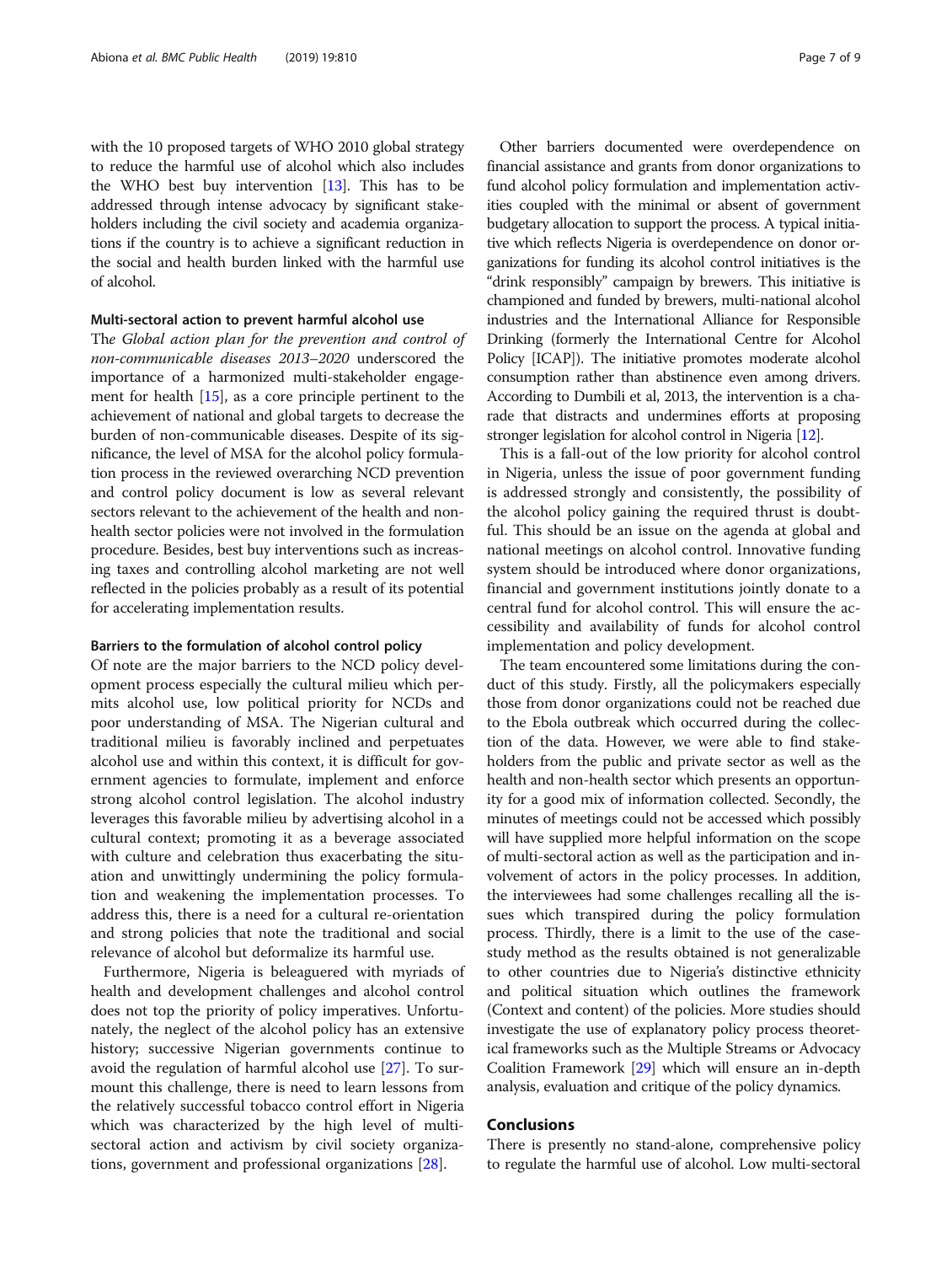<span id="page-7-0"></span>action characterizes the alcohol-related policies formulated by the health and non-health sectors. Overdependence on donor funding and poor government budgetary allocation are major barriers to alcohol control in Nigeria.

Recommendations: The policy actions on alcohol prevention and control in the existing NCD policies should be reviewed and updated by the NCD committee in line with global recommendations proposed by World Health Organization (2010) global strategy to reduce the harmful use of alcohol [13] with emphasis on best buy interventions using MSA. Besides, legal acts should be formulated and ratified to regulate the activities of the alcohol industries.

# **Endnote**

<sup>1</sup>International Center for Alcohol Policies (ICAP) no longer exists and is now part of the International Alliance for Responsible Drinking (IARD).

#### Additional file

[Additional file 1:](https://doi.org/10.1186/s12889-019-7139-9) Key informants Interview Guide. (DOCX 14 kb)

#### Abbreviations

ANPPA: Analysis for Non-Communicable Disease Prevention Policies in Africa; APHRC: African Population Health Research Center; BBI: Best buy intervention; FMoH: Federal Ministry of Health; FRSC: Federal Road Safety Corps; IARC: International Agency for Research on Cancer; IDRC: International Development Research Center; MSA: Multi-sectoral action; NCD: Noncommunicable Diseases; NGOs: Non Governmental Organizations; RTA: Road traffic accident; WHO: World Health Organization

#### Acknowledgments

The authors acknowledge the financial support of the African Population Health Research Center, Kenya, and the International Development Research Center (IDRC) for conduct of the study. We also appreciate the research officers and all respondents.

#### Authors' contributions

OA, MO and OO were involved in developing the research idea, collecting and analyzing the and developing the manuscript. All authors approved the final manuscript for publication.

#### Funding

Funding for this stud was provided by the African Population Health Research Center, Kenya, and International Development Research Center (IDRC). The African Population Health Research Center, Kenya was involved in the conceptualization of the study and design of research instruments.

#### Availability of data and materials

Transcripts and datasets can be provided to interested persons upon request to the corresponding author. This can only be used for non-commercial purposes which ensures that participants' confidentiality is protected.

#### Ethics approval and consent to participate

Ethical approval for the study was granted by the University of Ibadan/ University College Hospital Ethical Review Committee, Nigeria in 2013 and the assigned reference number is UI/EC/13/0415. Written consents was obtained from all participants as well as the consent to publish the findings.

#### Consent for publication

Not Applicable.

#### Competing interests

The authors declare that they have no competing interests.

Received: 8 May 2019 Accepted: 10 June 2019 Published online: 24 June 2019

#### References

- 1. Anderson P, Baumberg B. Alcohol in Europe– public health perspective: report summary. Drug Educ Prev Policy. 2006;13(6):483–8.
- 2. International Agency for Research on Cancer. IARC monographs on the evaluation of carcinogenic risks to humans, volume 96. Alcohol consumption and ethyl carbamate. Lyon: IARC; 2010. Available from: [http://](http://monographs.iarc.fr/ENG/Monographs/vol96/mono96.pdf) [monographs.iarc.fr/ENG/Monographs/vol96/mono96.pdf.](http://monographs.iarc.fr/ENG/Monographs/vol96/mono96.pdf)
- 3. Shield KD, Parry C, Rehm J. Chronic diseases and conditions related to alcohol use. Alcohol Res. 2014;35(2):155.
- 4. World Health Organization. Global status report on alcohol and health, 2018. Geneva: World Health Organization WHO Press; 2018. [https://apps.](https://apps.who.int/iris/bitstream/handle/10665/112736/9789240692763_eng.pdf;sequence=1) [who.int/iris/bitstream/handle/10665/112736/9789240692763\\_eng.pdf;](https://apps.who.int/iris/bitstream/handle/10665/112736/9789240692763_eng.pdf;sequence=1) [sequence=1.](https://apps.who.int/iris/bitstream/handle/10665/112736/9789240692763_eng.pdf;sequence=1)
- 5. Institute of Health Metrics and Evaluation. What causes the most death and disability combined? 2017. Available from [http://www.healthdata.org/nigeria.](http://www.healthdata.org/nigeria) Accessed 22 Feb 2016.
- 6. Odueme S. Nigeria: concerns over menace of heavy-duty trucks in Lagos. 2008. Available from <http://allafrica.com/stories/200810231059.html>. Assessed Mar 2009.
- 7. World Health Organization. Global status report on road safety 2018. World Health Organization; 2018. [https://www.who.int/violence\\_injury\\_prevention/](https://www.who.int/violence_injury_prevention/road_safety_status/2018/en/) [road\\_safety\\_status/2018/en/.](https://www.who.int/violence_injury_prevention/road_safety_status/2018/en/)
- 8. Ogeleyinbo C. Study of drink driving in Lagos from the perspective of law enforcement officers, 2015, Thesis is submitted in partial fulfillment for the award of Doctor of Philosophy School of Health and Social Sciences Middlesex University.
- 9. World Health Organization. Global status report on alcohol and health, 2014. Geneva: World Health Organization WHO Press; 2014.
- 10. Obikeze N, Obi I. Alcohol and violence among undergraduate students of Anambra State University. Res J Organ Psychol Educ Stud. 2013;2(1):18.
- 11. Gureje O, Degenhardt L, Olley B, Uwakwe R, Udofia O, Wakil A, Adeyemi O, Bohnert KM, Anthony JC. A descriptive epidemiology of substance use and substance use disorders in Nigeria during the early 21st century. Drug Alcohol Depend. 2007;91(1):1–9.
- 12. Dumbili. E. Changing patterns of alcohol consumption in Nigeria: an exploration of responsible factors and consequences. Med Sociol 2013; 7(Issue 1). Available from [http://www.medicalsociologyonline.org/resources/](http://www.medicalsociologyonline.org/resources/Vol7Iss1/MSo-Volume-7-Issue-1.pdf) [Vol7Iss1/MSo-Volume-7-Issue-1.pdf](http://www.medicalsociologyonline.org/resources/Vol7Iss1/MSo-Volume-7-Issue-1.pdf). Accessed 22 Feb 2017.
- 13. World Health Organization. Global strategy to reduce the harmful use of alcohol, 2010. Geneva: World Health Organization WHO Press; 2010.
- 14. World Health Organization . 2008-2013 action plan for the global strategy for the prevention and control of noncommunicable diseases: prevent and control cardiovascular diseases, cancers, chronic respiratory diseases and diabetes. World Health Organization; 2009. [http://www.who.int/iris/handle/](http://www.who.int/iris/handle/10665/44009) [10665/44009](http://www.who.int/iris/handle/10665/44009).
- 15. World Health Organization. Global Action Plan for the Prevention and Control of Noncommunicable Diseases 2013–2020. Geneva: World Health Organization; 2013. [Google Scholar].
- 16. World Health Organization. From burden to "best buys": reducing the economic impact of non-communicable diseases in low- and middle-income countries. 2011.
- 17. Juma PA, Mohamed SF, Wisdom J, Kyobutungi C, Oti S. Analysis of non-communicable disease prevention policies in five sub-Saharan African countries: study protocol. Arch Public Health. 2016;74(1):25.
- 18. Walt G, Gilson L. Reforming the health sector in developing countries: the central role of policy analysis. Health Policy Plan. 1994;9(4):353–70.
- 19. Overseas Development Institute. How can the analysis of power and process in policy-making improve health outcomes? 2007. Available from [https://www.](https://www.odi.org/sites/odi.org.uk/files/odi-assets/publications-opinion-files/478.pdf) [odi.org/sites/odi.org.uk/files/odi-assets/publications-opinion-files/478.pdf.](https://www.odi.org/sites/odi.org.uk/files/odi-assets/publications-opinion-files/478.pdf) Accessed 22 Feb 2017.
- 20. Meiro- Lorenzo M, Villafana TL, Harrit MN. Effective responses to NCDs: embracing action beyond the health sector: World Bank; 2011. Available from [http://siteresources.worldbank.org/](http://siteresources.worldbank.org/HEALTHNUTRITIONANDPOPULATION/Resources/281627-1095698140167/EffectiveResponsestoNCDs.pdf) [HEALTHNUTRITIONANDPOPULATION/Resources/281627-1095698140167/](http://siteresources.worldbank.org/HEALTHNUTRITIONANDPOPULATION/Resources/281627-1095698140167/EffectiveResponsestoNCDs.pdf) [EffectiveResponsestoNCDs.pdf](http://siteresources.worldbank.org/HEALTHNUTRITIONANDPOPULATION/Resources/281627-1095698140167/EffectiveResponsestoNCDs.pdf). Accessed 15 May 2015